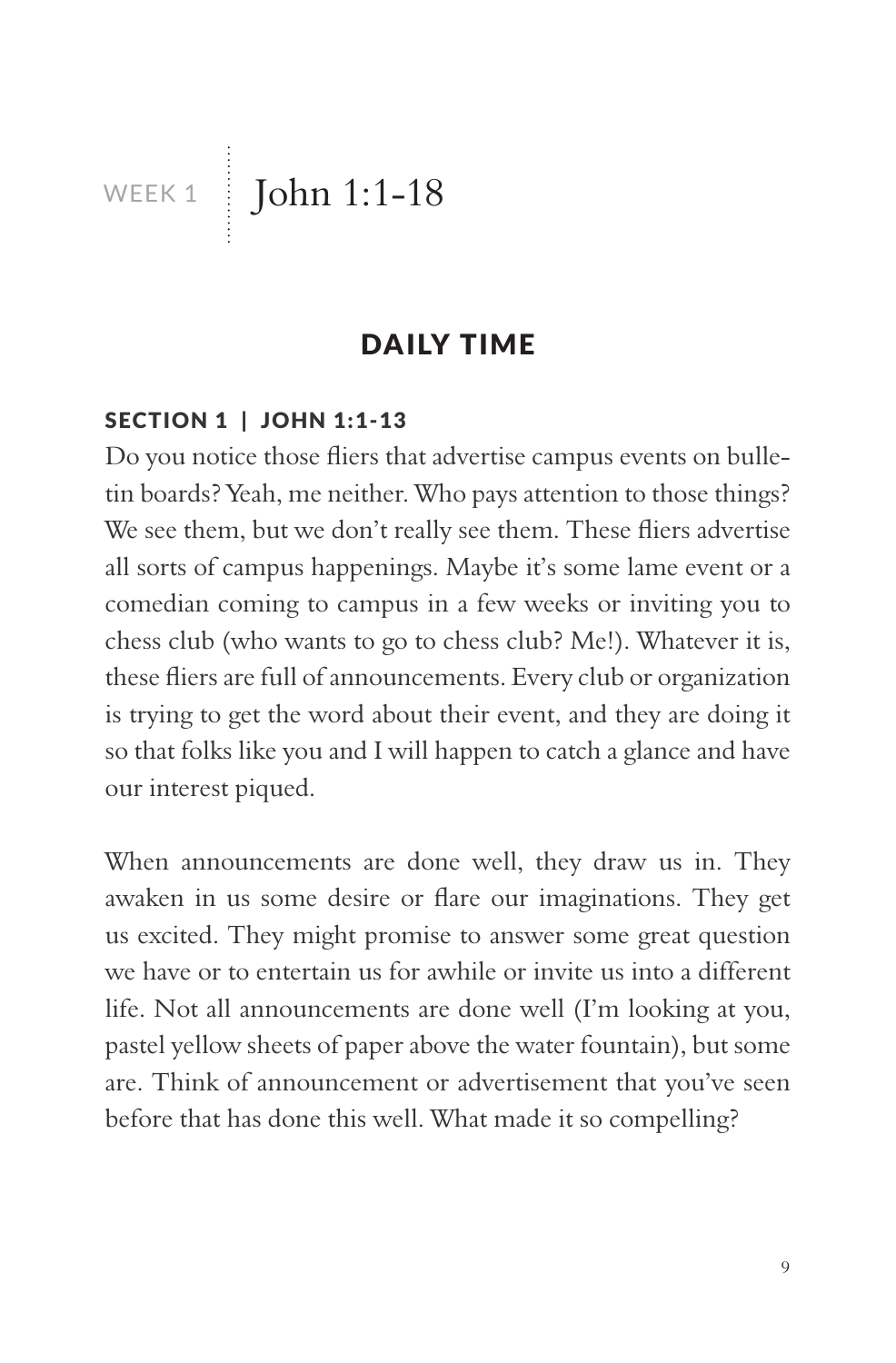### JOHN 1:1-13

<sup>1</sup> In the beginning was the Word, and the Word was with God, and the Word was God. <sup>2</sup> He was with God in the beginning. <sup>3</sup> Through him all things were made; without him nothing was made that has been made. <sup>4</sup> In him was life, and that life was the light of all mankind. <sup>5</sup> The light shines in the darkness, and the darkness has not overcome it. <sup>6</sup>There was a man sent from God whose name was John. 7 He came as a witness to testify concerning that light, so that through him all might believe. <sup>8</sup>He himself was not the light; he came only as a witness to the light. <sup>9</sup> The true light that gives light to everyone was coming into the world.  $10$  He was in the world, and though the world was made through him, the world did not recognize him. 11 He came to that which was his own, but his own did not receive him. 12 Yet to all who did receive him, to those who believed in his name, he gave the right to become children of God—13 children born not of natural descent, nor of human decision or a husband's will, but born of God.

The first verses from the gospel of John are meant, like any good announcement, to draw us in and catch our attention. It's supposed to grab us by the shoulders and shake us from our slumber and invite us to a different way of living. But it starts with listening: what is this announcement? Who is it about? Why is it important?

### SECTION 2 | JOHN 1:6-14

6 There was a man sent from God whose name was John. 7 He came as a witness to testify concerning that light, so that through him all might believe. 8 He himself was not the light; he came only as a witness to the light. 9 The true light that gives light to everyone was coming into the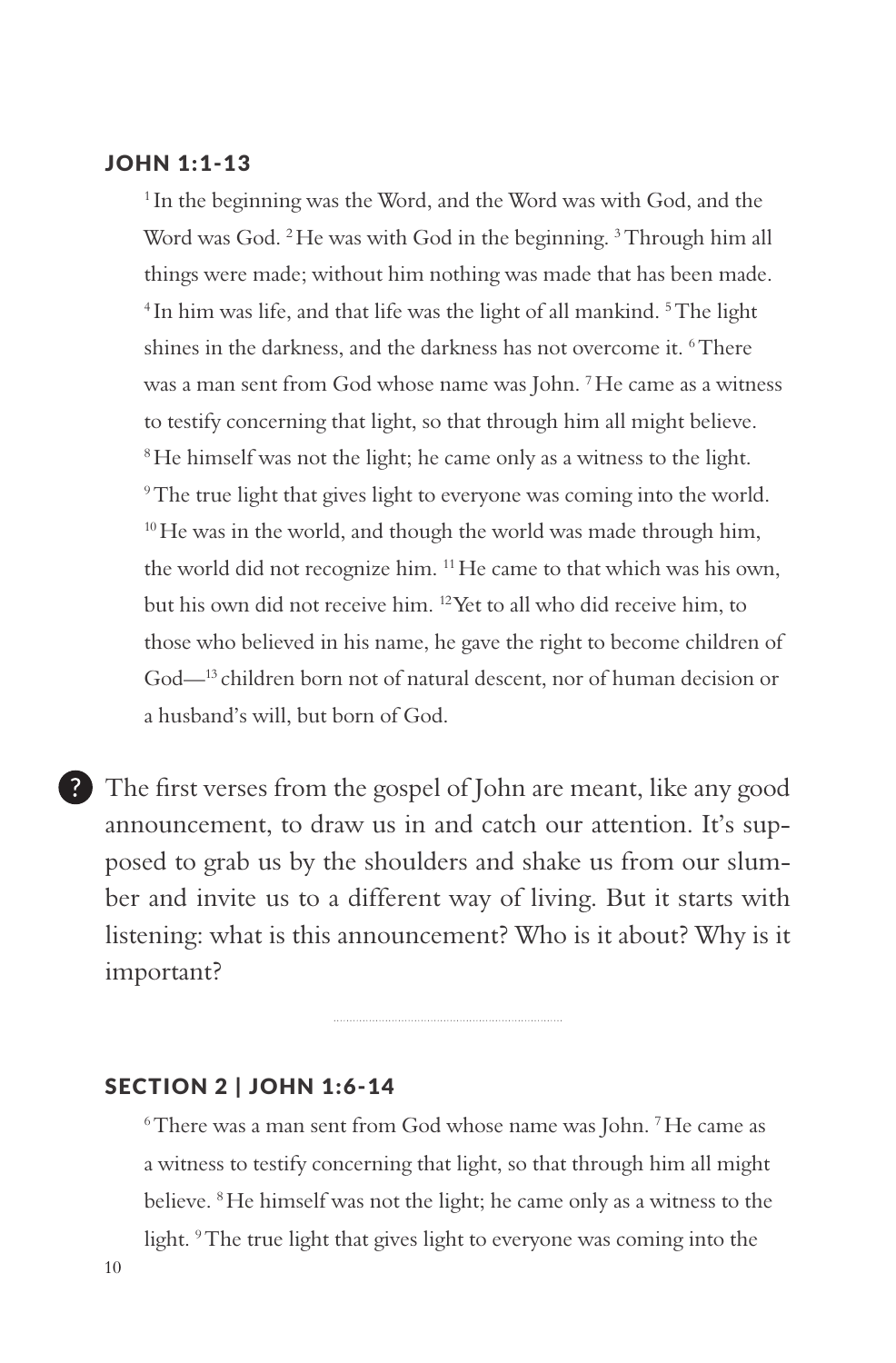| $WCCK 1$   JOILL 1.1-10 |
|-------------------------|
|                         |
|                         |
|                         |
|                         |
|                         |
|                         |
|                         |
|                         |
|                         |
|                         |
|                         |
|                         |
|                         |
|                         |
|                         |
|                         |
|                         |
|                         |
|                         |
|                         |
|                         |
|                         |
|                         |
|                         |
|                         |
|                         |
|                         |
|                         |
|                         |
|                         |
|                         |
|                         |
|                         |
|                         |
|                         |
|                         |
|                         |
|                         |
|                         |
|                         |
|                         |
|                         |
|                         |
|                         |
|                         |
|                         |
|                         |
|                         |
|                         |
|                         |
|                         |
|                         |
|                         |
|                         |
|                         |
|                         |
|                         |
|                         |
|                         |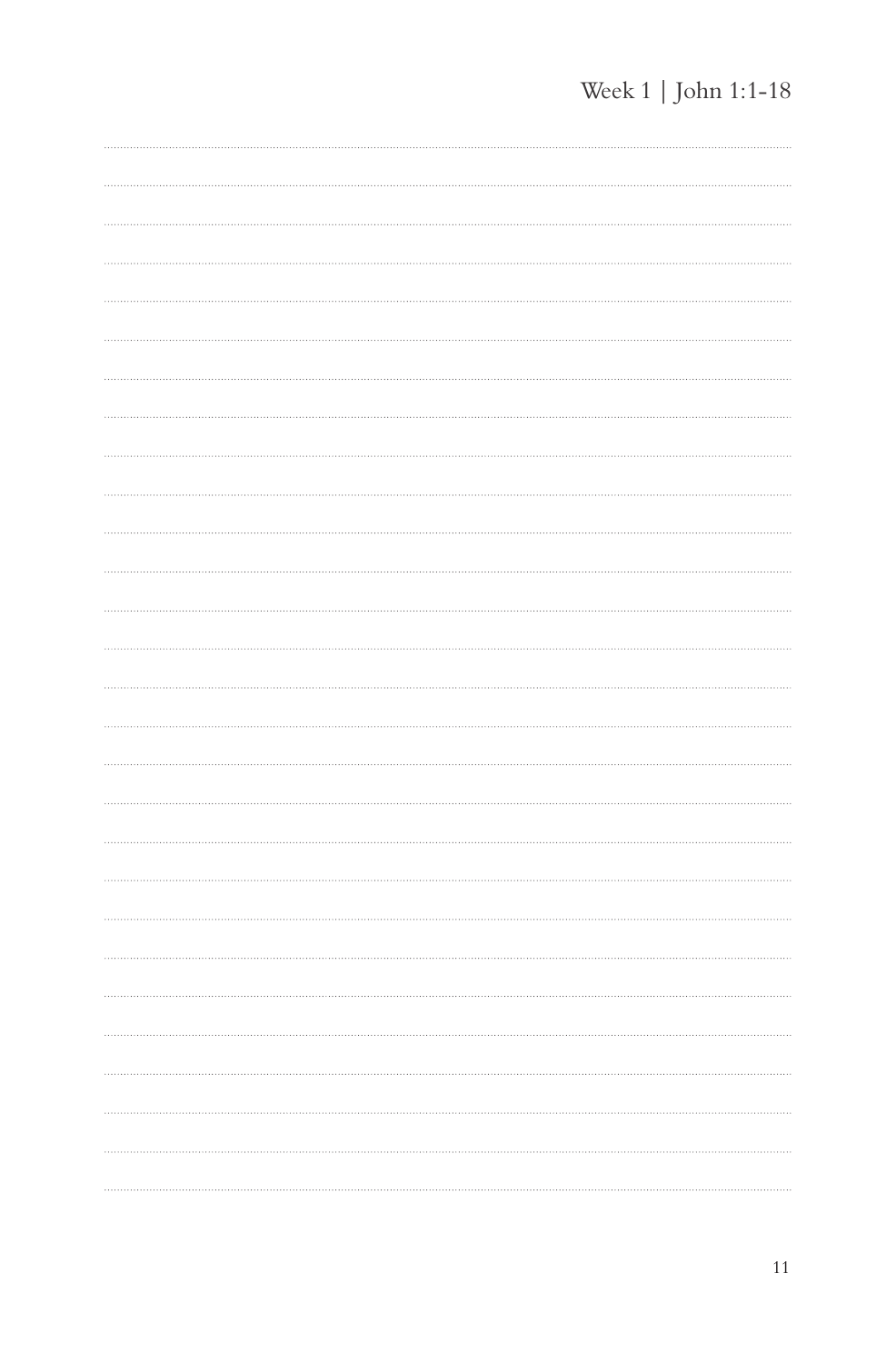world. 10 He was in the world, and though the world was made through him, the world did not recognize him. 11 He came to that which was his own, but his own did not receive him. 12 Yet to all who did receive him, to those who believed in his name, he gave the right to become children of God—13 children born not of natural descent, nor of human decision or a husband's will, but born of God. 14 The Word became flesh and made his dwelling among us. We have seen his glory, the glory of the one and only Son, who came from the Father, full of grace and truth.



What is the role of John, the "man sent from God?"



This announcement tells of some who receive the light and some who don't. What does it mean to receive the light? How can we recognize the light?

#### SECTION 3 | JOHN 1:1-5, 14-18

This announcement clearly has *something* to do with God. Before returning to the passage, write out your description of God. It's not a trick question: who is God, to you? Don't just write Sunday school answers. Write out the images or words that come to your mind when you think about God.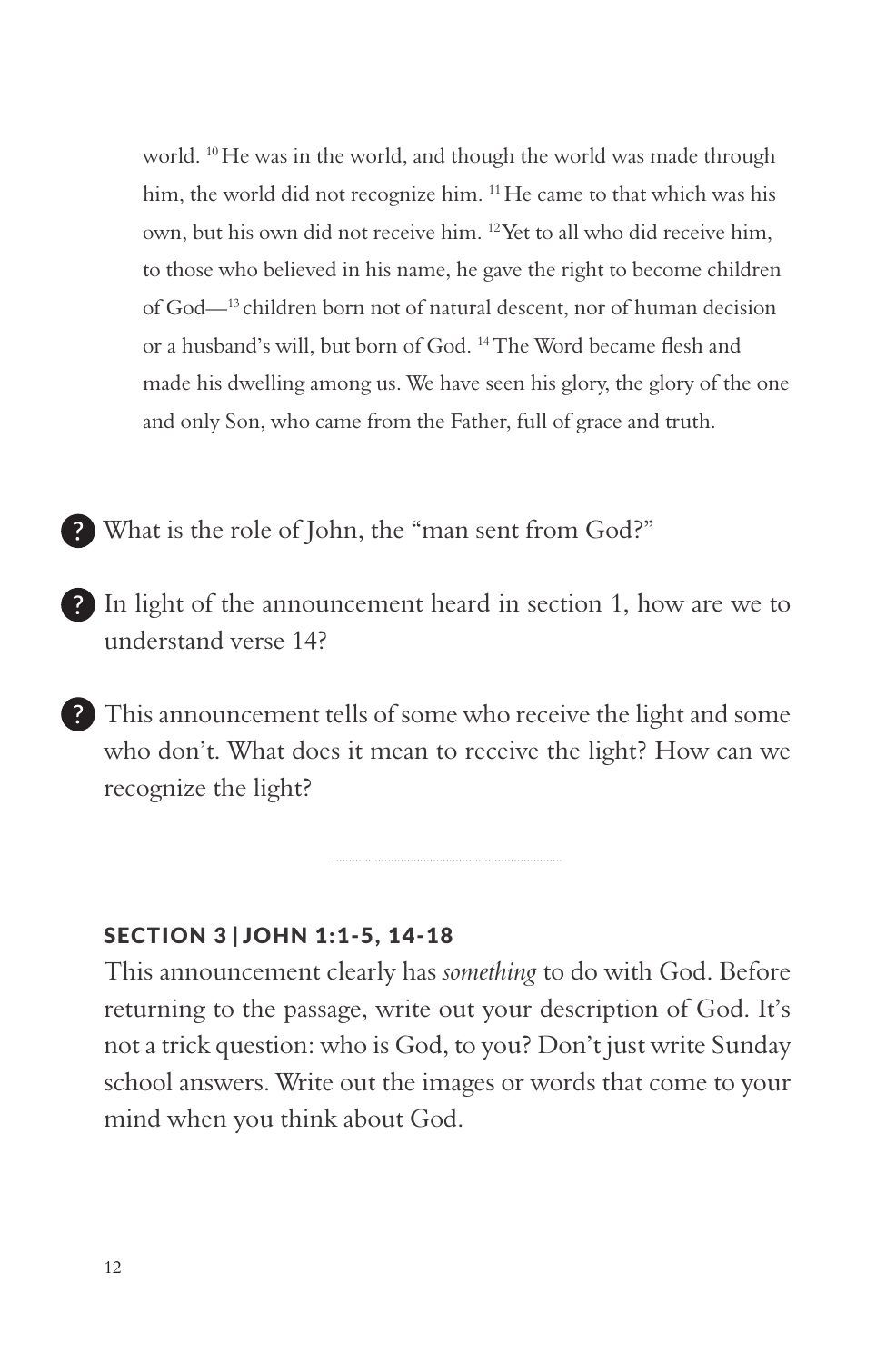| $WCCN = 1$ JOILL 1.1-10 |
|-------------------------|
|                         |
|                         |
|                         |
|                         |
|                         |
|                         |
|                         |
|                         |
|                         |
|                         |
|                         |
|                         |
|                         |
|                         |
|                         |
|                         |
|                         |
|                         |
|                         |
|                         |
|                         |
|                         |
|                         |
|                         |
|                         |
|                         |
|                         |
|                         |
|                         |
|                         |
|                         |
|                         |
|                         |
|                         |
|                         |
|                         |
|                         |
|                         |
|                         |
|                         |
|                         |
|                         |
|                         |
|                         |
|                         |
|                         |
|                         |
|                         |
|                         |
|                         |
|                         |
|                         |
|                         |
|                         |
|                         |
|                         |
|                         |
|                         |
|                         |
|                         |
|                         |
|                         |
|                         |
|                         |
|                         |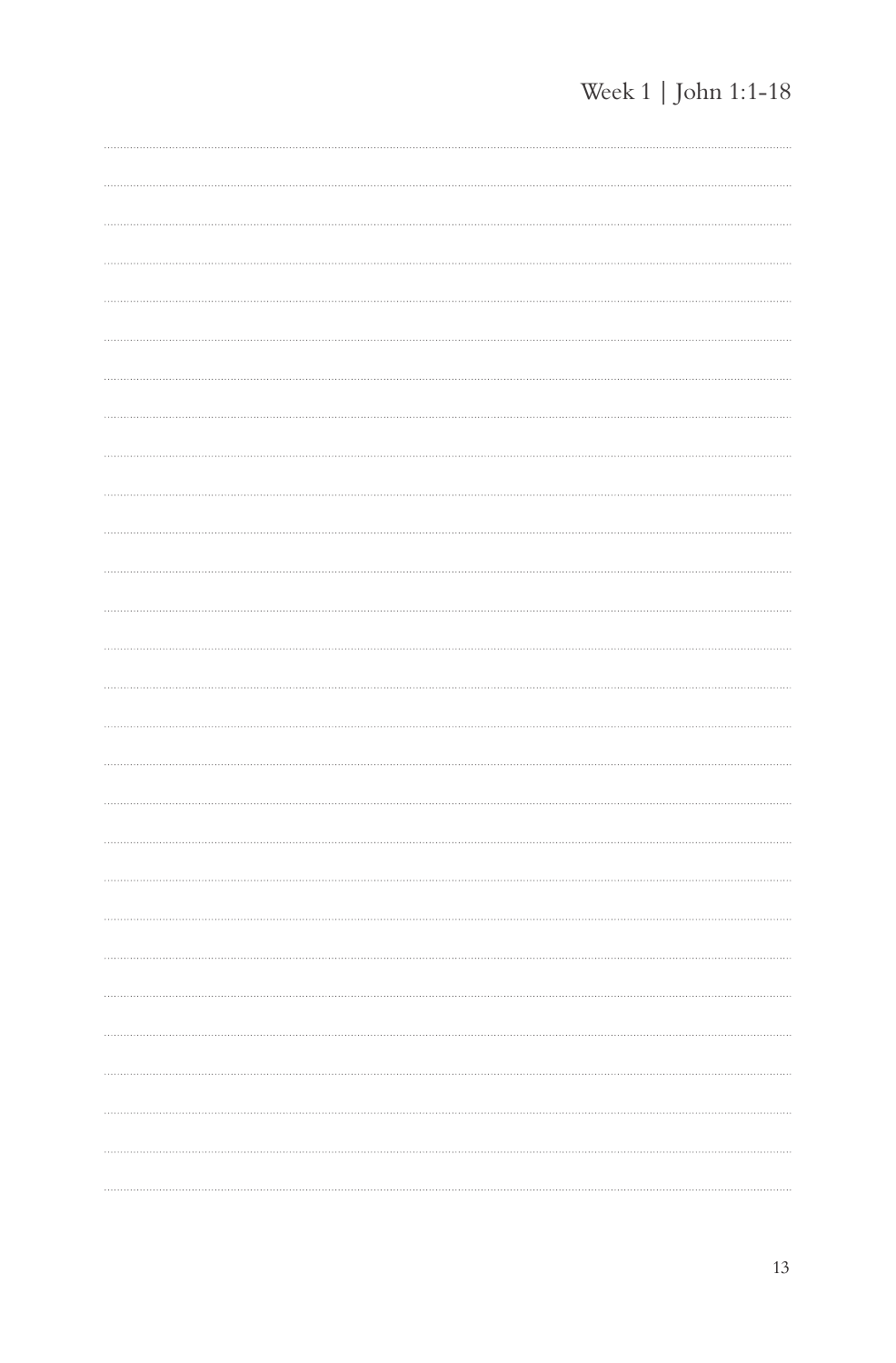#### JOHN 1:1-5, 14-18

<sup>1</sup> In the beginning was the Word, and the Word was with God, and the Word was God. <sup>2</sup> He was with God in the beginning. <sup>3</sup> Through him all things were made; without him nothing was made that has been made. <sup>4</sup> In him was life, and that life was the light of all mankind. <sup>5</sup> The light shines in the darkness, and the darkness has not overcome it.

<sup>14</sup> The Word became flesh and made his dwelling among us. We have seen his glory, the glory of the one and only Son, who came from the Father, full of grace and truth. <sup>15</sup> (John testified concerning him. He cried out, saying, "This is the one I spoke about when I said, 'He who comes after me has surpassed me because he was before me.'") 16 Out of his fullness we have all received grace in place of grace already given. 17 For the law was given through Moses; grace and truth came through Jesus Christ. 18 No one has ever seen God, but the one and only Son, who is himself God and is in closest relationship with the Father, has made him known.



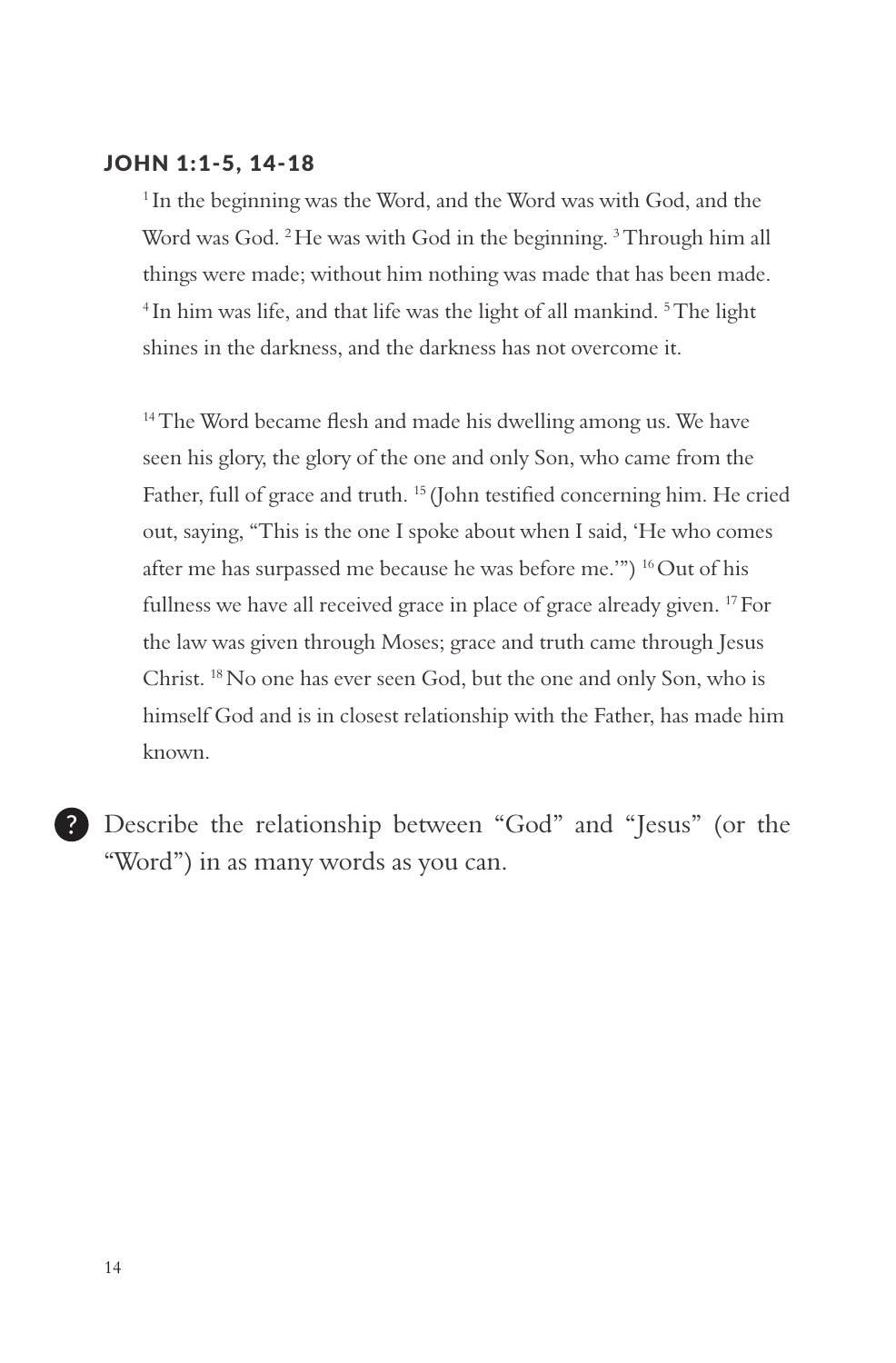| Week 1   John 1:1-18 |  |  |
|----------------------|--|--|
|----------------------|--|--|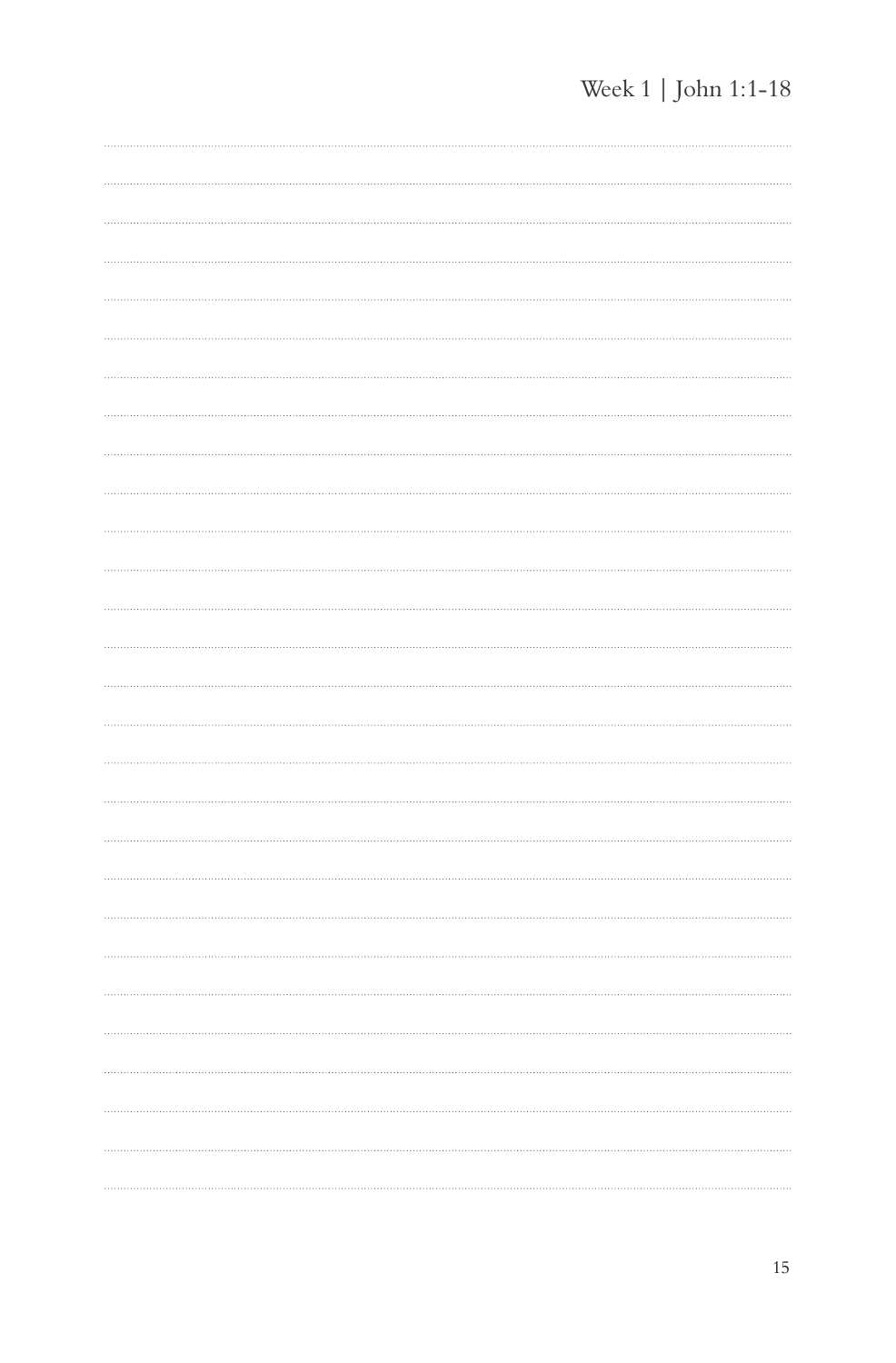# GROUP TIME

#### WEEK 1 - THE INITIAL ANNOUNCEMENT

This week, we are reading the most important announcement in human history. This announcement is so important because it tells us about God. "God" can be a funny word because so many people think of different things when they hear it. Earlier this week, you were asked to reflect on who God is to you.

Start your group by discussing what you wrote about God. It's okay—there are no wrong answers. Well, there are, but no one is going to scold you for them! Are there similarities among the group? Differences? Why do you think about God the way you do and what accounts for the differences? Do you know other people who think very different from you about God?

Let's get to the announcement. Good announcements start with us listening. Read the following verses aloud in your group.

<sup>1</sup> In the beginning was the Word, and the Word was with God, and the Word was God. <sup>2</sup> He was with God in the beginning. <sup>3</sup> Through him all things were made; without him nothing was made that has been made. <sup>4</sup> In him was life, and that life was the light of all mankind. <sup>5</sup> The light shines in the darkness, and the darkness has not overcome it. <sup>6</sup>There was a man sent from God whose name was John. 7 He came as a witness to testify concerning that light, so that through him all might believe. <sup>8</sup>He himself was not the light; he came only as a witness to the light. <sup>9</sup> The true light that gives light to everyone was coming into the world.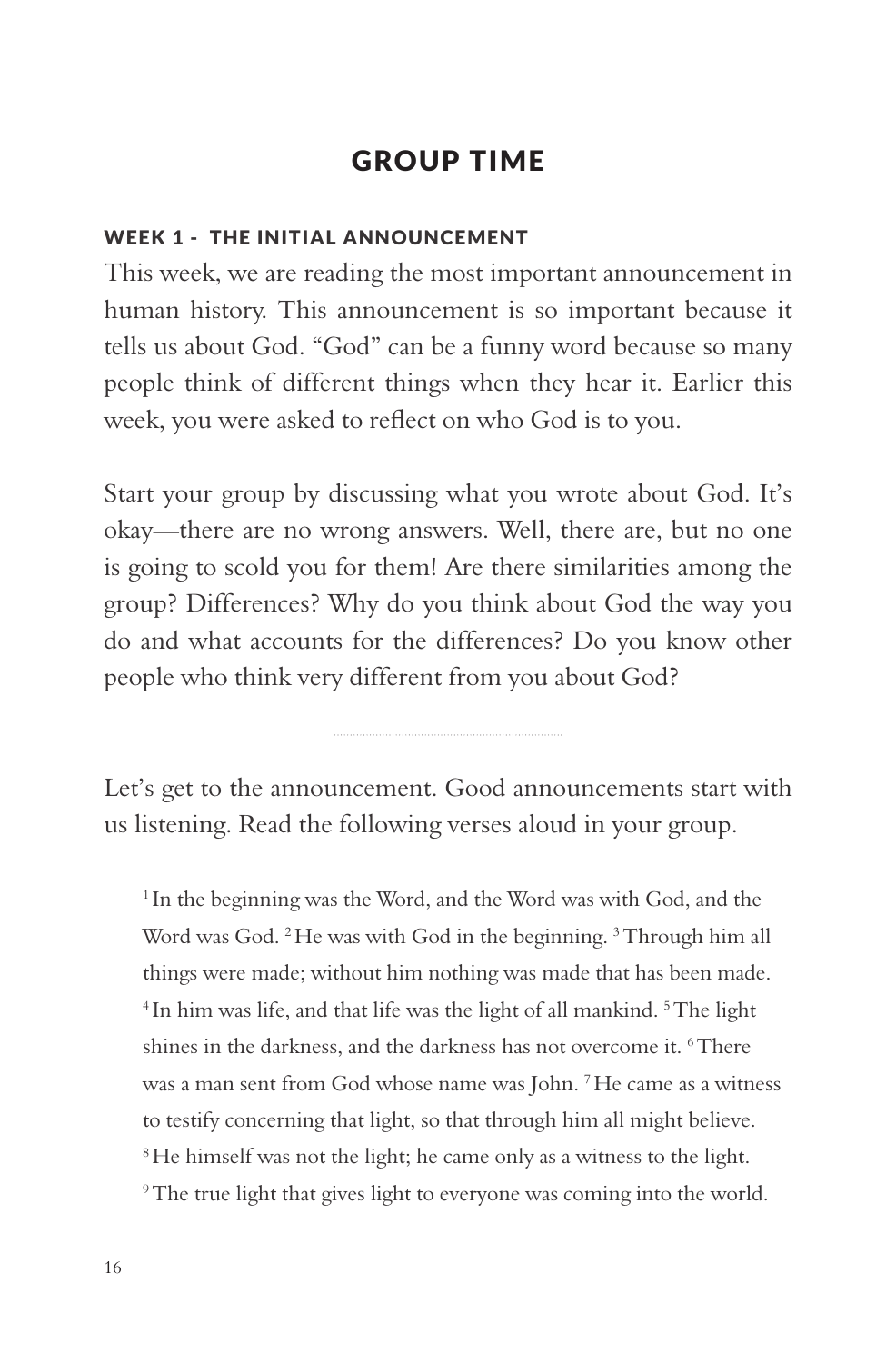| $\frac{1}{2}$ |
|---------------|
|               |
|               |
|               |
|               |
|               |
|               |
|               |
|               |
|               |
|               |
|               |
|               |
|               |
|               |
|               |
|               |
|               |
|               |
|               |
|               |
|               |
|               |
|               |
|               |
|               |
|               |
|               |
|               |
|               |
|               |
|               |
|               |
|               |
|               |
|               |
|               |
|               |
|               |
|               |
|               |
|               |
|               |
|               |
|               |
|               |
|               |
|               |
|               |
|               |
|               |
|               |
|               |
|               |
|               |
|               |
|               |
|               |
|               |
|               |
|               |
|               |
|               |
|               |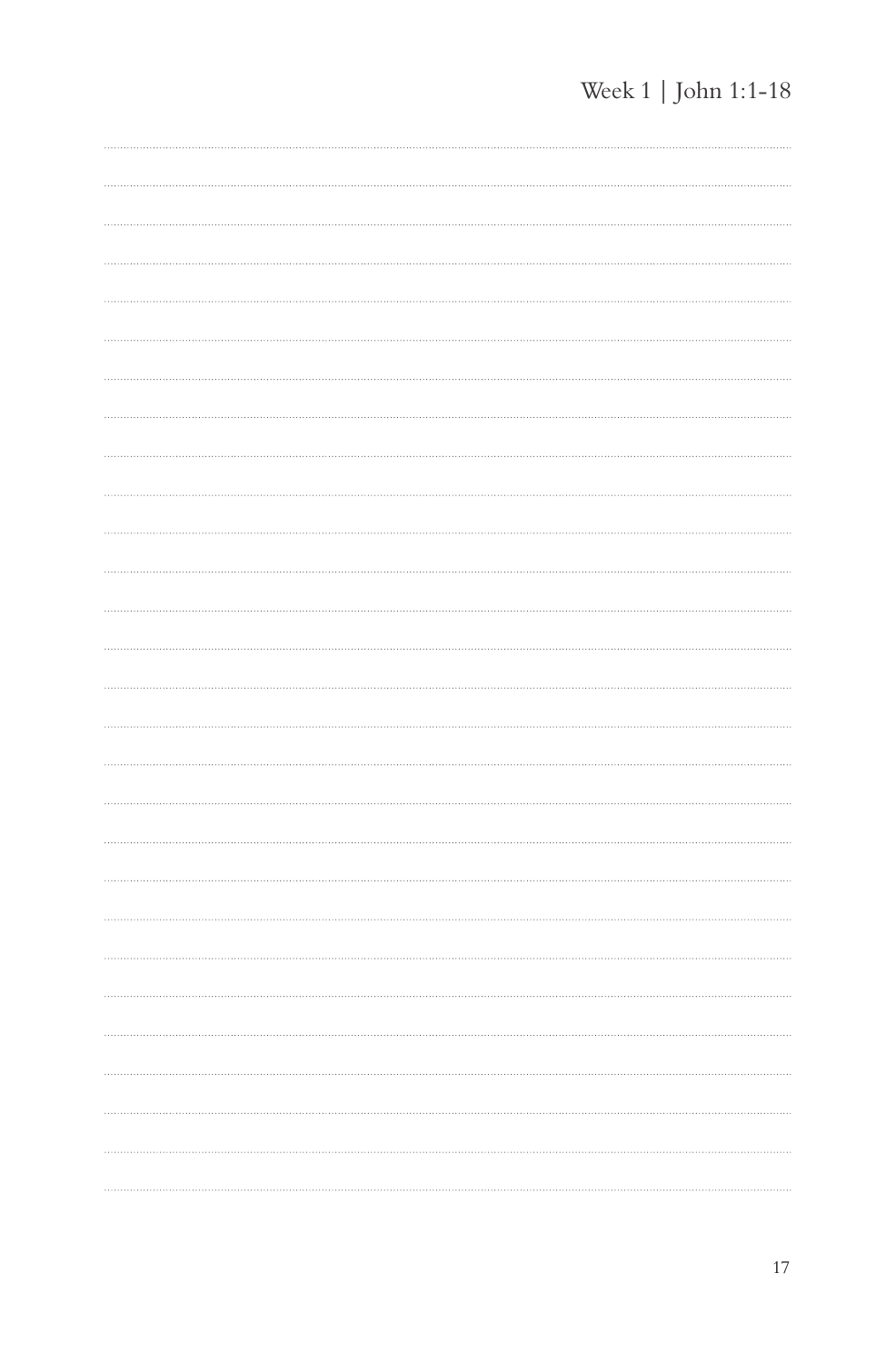<sup>10</sup> He was in the world, and though the world was made through him, the world did not recognize him. 11 He came to that which was his own, but his own did not receive him. 12 Yet to all who did receive him, to those who believed in his name, he gave the right to become children of God—13 children born not of natural descent, nor of human decision or a husband's will, but born of God. 14 The Word became flesh and made his dwelling among us. We have seen his glory, the glory of the one and only Son, who came from the Father, full of grace and truth. 15 (John testified concerning him. He cried out, saying, "This is the one I spoke about when I said, 'He who comes after me has surpassed me because he was before me.'") 16 Out of his fullness we have all received grace in place of grace already given. 17 For the law was given through Moses; grace and truth came through Jesus Christ. 18 No one has ever seen God, but the one and only Son, who is himself God and is in closest relationship with the Father, has made him known.

Start by simply discussing the passage. Is there anything you found confusing? Was there something you didn't like...or really liked?

In these verses (and especially verses 1-3, 14, and 18) John says some radical things about the relationship of "the Word" (a.k.a. Jesus or the Son) and God. What are those radical things? What does this mean for how we can or should talk about God? Would you revise any of your earlier descriptions about God in light of this?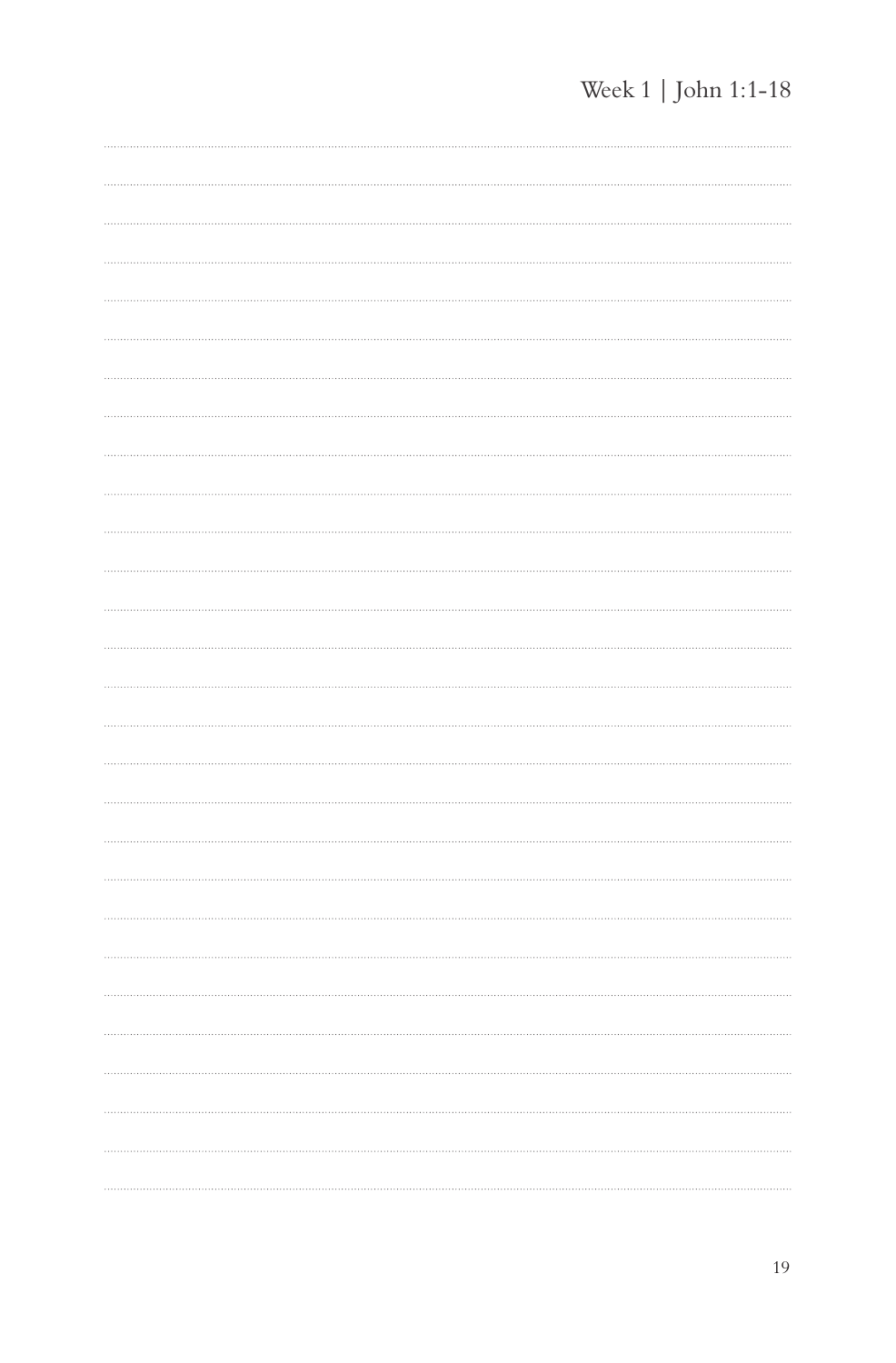In John 1:1-13, Jesus is called "the Word." The original Greek word used by John is *Logos*. Although it roughly translates as "Word," what makes this word unique is that it has both a Jewish and Greek background. See the following chart:

| Jewish understanding of "Logos"                                                                                                                                                                                                                  | Greek understanding of "Logos"                                                                                                                                                                                                       |
|--------------------------------------------------------------------------------------------------------------------------------------------------------------------------------------------------------------------------------------------------|--------------------------------------------------------------------------------------------------------------------------------------------------------------------------------------------------------------------------------------|
| • Identified with "Wisdom" and<br>"Torah" (or Law)<br>• Both personal and beyond<br>personal<br>• Bridges the gulf between God<br>and human reason<br>• Descended from heaven<br>• A special object of God's love<br>• Sits by the throne of God | • The guiding and ordering<br>principle of the Universe<br>• Rules all things and is present<br>in them<br>• The "Law," common to all,<br>which people should follow<br>• In practice identical to God<br>• Eternal and Ever-present |

John was aware of both of these backgrounds. What would you say John is trying to communicate about his version of *Logos*? Who is Jesus?

How does what we think about God affect how we live?

A 4th century Christian theologian and poet, Gregory of Nazianzus, said that Jesus had to "become flesh" and assume the entirety of our humanity—not just certain parts. It wouldn't